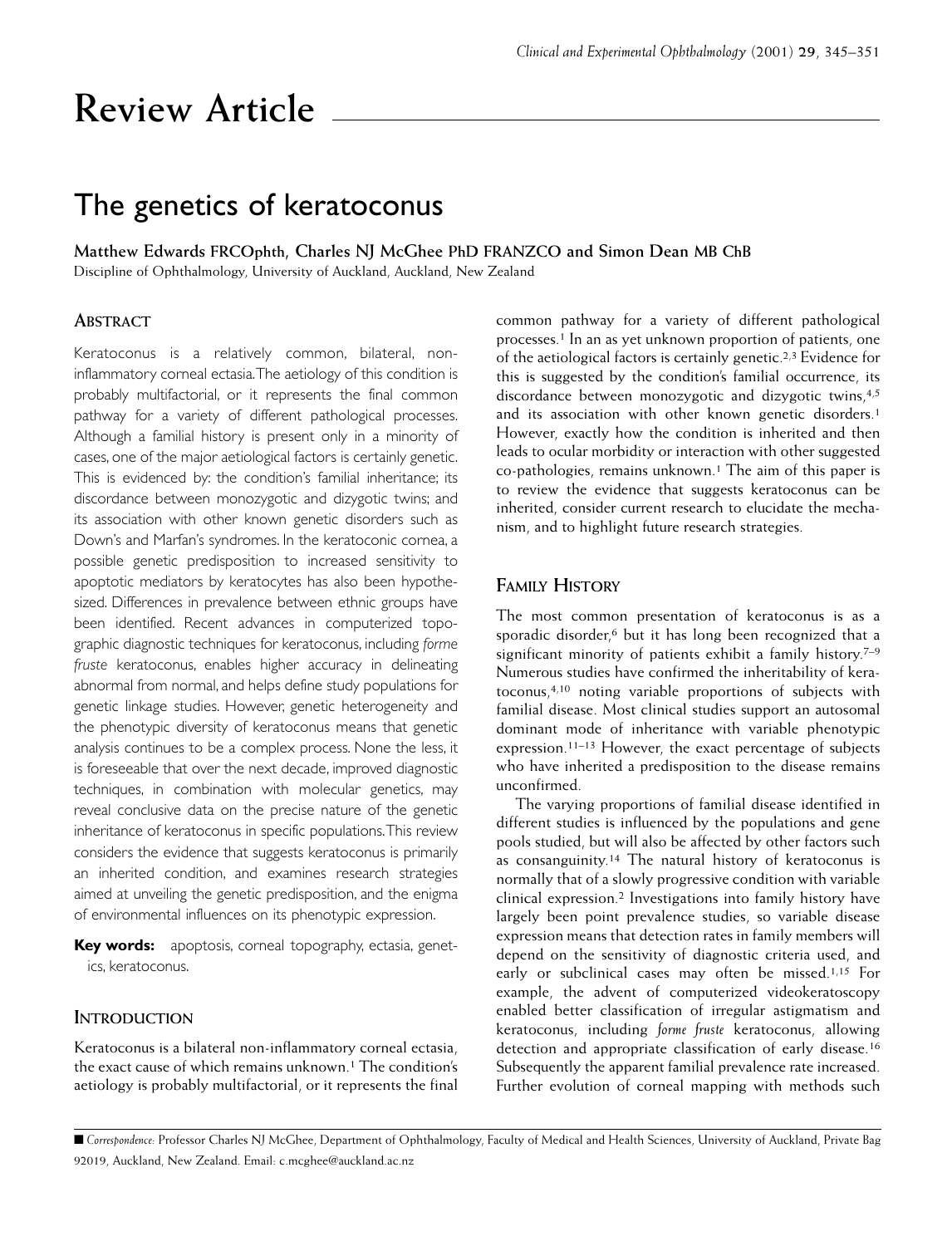as elevation topography<sup>17</sup> or automated quantitative evaluation18 may mean that this rate is further modified.

Several large studies predating computerized videokeratoscopy highlighted an inherited element in between 6 and 8% of keratoconics.6,14,19 Ihalainen (1986) found that in two different areas of Finland 9% and 19% of patients, respectively, had one or more first-degree relatives with the condition.2 Rabinowitz's group have reported a similar percentage using videokeratoscopy,10 but results of this technique have been used to postulate an even higher rate of inheritance. Corneal topographic findings of central corneal steepening, asymmetrical inferior steepening and asymmetry of central dioptric power between eyes have been shown to be early markers of keratoconus.20 Interestingly, Gonzales and McDonnell showed in a small study (*n* = 12) that 58% of randomly selected keratoconics had one parent with at least one of these abnormal corneal indices,<sup>13</sup> and in another small study (*n* = 28) Rabinowitz found 50% of randomly selected family members of keratoconics had minor topographical abnormalities.1 Further follow up of groups like these is necessary to establish if these abnormal corneae progress to keratoconus.

Many families with keratoconus occurring in two or three generations have been described in the literature, 1,2,6,8-11,21 most investigators suggesting an autosomal dominant mode of inheritance. In this context, the irregular astigmatism and corneal asymmetry previously described is seen by some authors as variable phenotypic expression, as most series suggest complete penetrance. Other forms of inheritance have been described, such as autosomal recessive, sex-linked and sporadic, but in none have three generations been adequately examined with modern techniques.22–25

It has been suggested that similarity of cone morphology between family members may represent an underlying common genetic basis. Rabinowitz *et al.* described a large family in which all individuals had nipple cones, as opposed to oval cones, which may be of different genetic or perhaps non-genetic cause.12 However, a small study from Australia failed to confirm this observation.<sup>26</sup> More work is required in this field to ascertain whether related patients share topographic indices, and whether these indices can be related to suspected aetiology.

# **TWIN STUDIES**

Studies of twins are important when investigating a disease potentially of genetic origin. The higher the rate of concordance between monozygotic twins, the greater is the evidence for primary genetic causation rather then environmental aetiology. The same conclusion may be drawn if concordance is greater between monozygotic compared to dizygotic twins.27

In the published literature, there are studies of at least 18 sets of monozygotic twins, in which one or both of the pair shows some degree of keratoconus. Thirteen of these pairs were described before the advent of, or without use of, computerized video keratoscopy: seven being concordant,2,7,21,28–30 and six discordant for keratoconus.<sup>31-33</sup> The lack of corneal topography, combined with other factors such as young age at the time of assessment, mean that all, but in particular the latter six cases, cannot be considered conclusive. Of greater interest are the monozygotic twins examined with modern computerized videokeratoscopy: Bechara *et al.* describe two sets concordant for keratoconus.<sup>4</sup> Owens and Watters<sup>34</sup> and Parker *et al.*<sup>35</sup> described two pairs in which both had the condition, but were topographically discordant. McMahon *et al.* report two sets of proven monozygotic twins in which one had clinical keratoconus, the other normal videokeratoscopy.5

Therefore, studies have generally reported monozygotic twins concordant rather than discordant for keratoconus. These strongly support a genetic aetiology. The cases of proven monozygotic discordance may lend additional credence to an environmental cofactor being necessary, in addition to a genetic susceptibility, for clinical manifestation of the disease, and this might also explain topographical variation between a pair of monozygotic twins. However, a primary genetic cause in discordant twins is still possible, in light of these data, as recent studies suggest that monozygotic twins may not be genetically identical in all tissues.<sup>5</sup>

There is little data on dizygotic twins with keratoconus, perhaps because of a much-reduced rate of concordance. A documented reduced concordance in comparison to the rate in monozygotic twins is supporting evidence for genetic causation. There is need for a more extensive, prospective longitudinal monozygotic and dizygotic twin study from databases of keratoconics to confirm these trends.

#### **ASSOCIATED GENETIC DISORDERS**

Keratoconus has been reported in association with a large number of other ophthalmic and systemic conditions such as Down syndrome, Leber's congenital amaurosis, eye rubbing, mitral valve prolapse, collagen vascular disease, pigmentary retinopathy, Marfan's syndrome, and a history of contact lens wear.1,36 Many are probably chance associations, such as Turner's syndrome<sup>37</sup> or floppy eyelid syndrome,<sup>38</sup> no statistical link having been shown. Of particular interest are proven links with other conditions of known genetic origin, which may provide information on chromosomal associations. Such conditions include Down syndrome, Leber's congenital amaurosis, atopy and connective tissue disorders.

Down syndrome has a strong association with keratoconus, reported prevalence ranging from 0.5 to 15% (10–300 fold that of the normal population).1,39,40 This suggests a link with chromosome 21, which has been the focus of early formal genetic analysis. However, the association has also been attributed to mechanical trauma from eye rubbing in these patients, but the evidence for this is mixed. Down syndrome patients are known to frequently suffer from blepharitis,<sup>40</sup> and severe eye rubbing has been described clinically, but whether, and how, eye rubbing contributes to keratoconus remains unclear.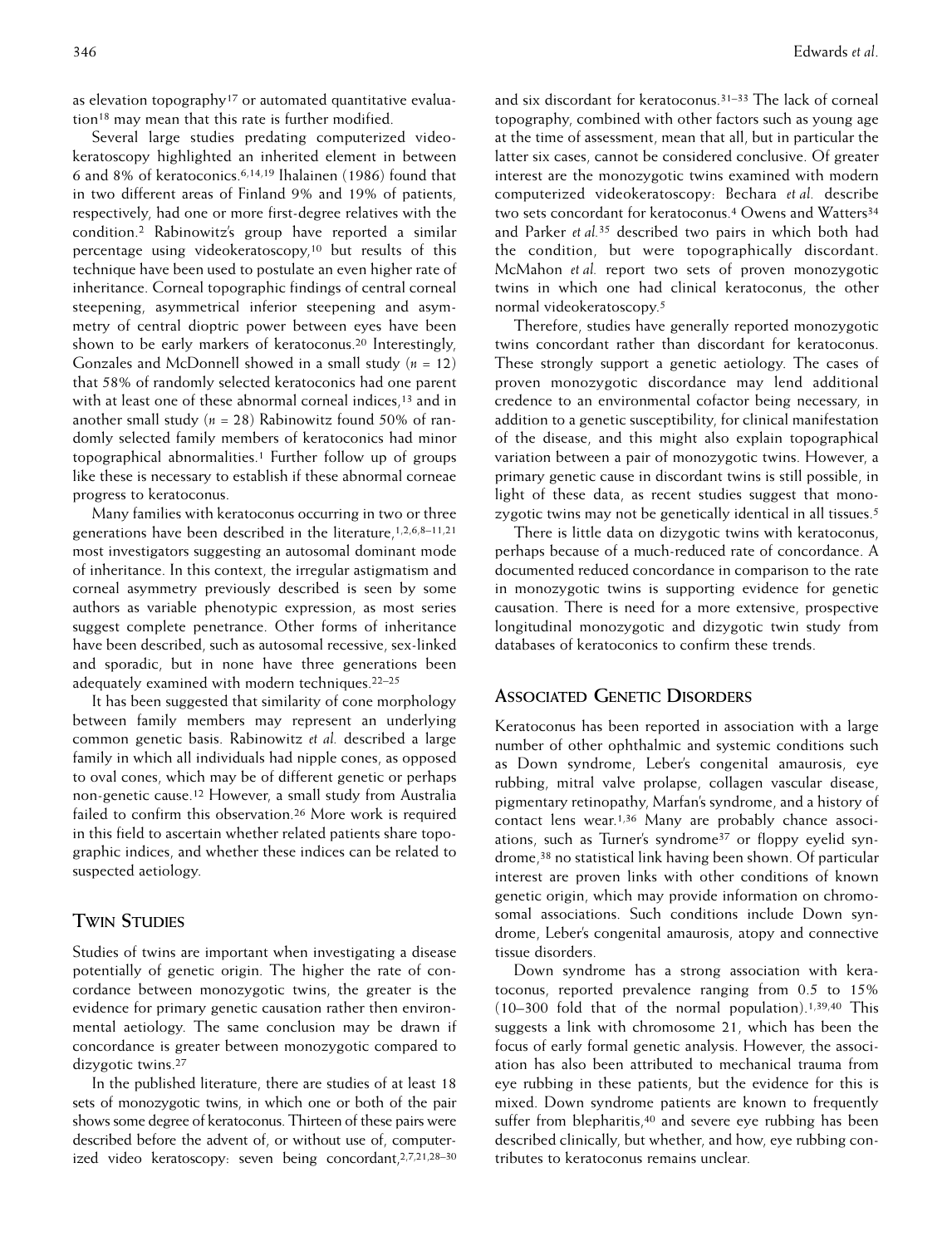Likewise, the association between keratoconus and autosomal recessive Leber's congenital amaurosis (up to 30% in adulthood41) has been attributed to eye rubbing, this time from an oculo-digital response. Whether these groups of patients rub their eyes,<sup>41</sup> whether this behaviour in keratoconus is cause or effect, and importantly whether mechanical trauma itself is a cause for keratoconus,<sup>1</sup> remain unclear. The genetic basis for Leber's amaurosis is now partly understood, and these known chromosomal loci are candidate genes for further work in keratoconus.42–47

Atopy is the congenitally determined predisposition to type one hypersensitivity reactions and allergic responses. Evidence of a link with keratoconus is mixed,1,31,48,49 and as with Down syndrome and Leber's amaurosis, an association, if there is a genuine one, may be due to eye rubbing. As with other studies the clinical delineation of keratoconus leads to variable reporting, but in this setting is confounded, as definition of atopy is also partly subjective. In addition, the genetic basis for atopy is likely to be multifactorial.50

Keratoconus has been associated with a number of congenital connective tissue diseases and collagen abnormalities. The condition has been shown to occur with types of Ehlers–Danlos syndrome and osteogenesis imperfecta;51,52 of particular note is a recent report of familial osteogenesis imperfecta with keratoconus in three generations of the same family.<sup>53</sup> Co-existence with joint hyper-mobility has been reported previously,26 but two subsequent studies have failed to confirm this.<sup>1,54</sup> There is good evidence, however, for a link with mitral valve prolapse: Beardsley and Foulks finding 44% of keratoconics<sup>55</sup> and Sharif *et al.* 58% of those with severe disease<sup>56</sup> had coexisting mitral valve prolapse. Each of these associations, particularly the latter, which have similar biochemical and histopathological changes, might suggest a differing expression of an underlying collagen abnormality.

## **OTHER EVIDENCE**

The prevalence of keratoconus has been reported to vary in different studies, from 8.8 to 54.4 per 100 000,<sup>2,6,57</sup> the variation in part due to the different diagnostic criteria used in each study. Other factors influencing prevalence could be differing exposure to environmental cofactors, and in particular, different genetic predisposition in study populations. A recent comparative study from Britain has described a fourfold greater incidence of keratoconus in Asians from the Indian subcontinent, compared to white Caucasians living in the same geographical area.58 This and other reports also demonstrate racial differences in disease severity and rate of progression.59,60 If other racial differences are demonstrated, such populations, especially if small, may prove invaluable in future molecular genetic studies.<sup>61</sup>

Computerized videokeratography of keratoconus shows different cone morphology between patients. However, between the two eyes of the same patient topography may show characteristic non-superimposable mirror image symmetry, suggesting genetic control of phenotypic expression in early to moderate disease.<sup>62</sup> It seems less probable that any intrinsic biology or extrinsic aetiology could result in such symmetrical 'enantiomorphism', unless it is the expression of an underlying natural symmetry beneath the pathological process.63

### **MOLECULAR GENETICS**

From the available evidence, there is little doubt about the existence of genetically determined keratoconus. However, identifying the causative genetic abnormality, or abnormalities, and correlating them to the morphological features of the disease continues to be elusive.

Molecular genetics is rapidly identifying genes associated with ophthalmic conditions, for example corneal dystrophies have been mapped to chromosome 5 in the last decade<sup>64</sup> and the gene *Keratoepithelin* identified as the causative gene. The major techniques of disease-causing gene identification are by (i) candidate genes; or (ii) linkage methods. Candidate genes identify likely proteins that could cause disease (based on biochemical studies of the disease process) and look for mutations in that gene. Linkage analysis identifies chromosomal regions shared by affected members in a family with a disease and identifies novel genes mapped to that region. Now that the Human Genome project has identified all the genes, a hybrid of these two approaches is used, known as the positional candidate approach. These techniques have shortcomings in keratoconus: the former because the exact molecular or tissue abnormalities are not yet known, the latter because of genetic heterogeneity and phenotypic diversity.

Most work to date has been in rare family groups that have a significant number of known keratoconics. In these families genetic heterogeneity is minimized, so results from linkage analysis is valid. Expensive linkage analysis studies between different families are not valid because of presumed heterogeneity. These issues mean that presently molecular genetic studies are only possible with restricted numbers, so progress is slow. As our ability to accurately diagnose and differentiate early keratoconus from normal improves, study populations should increase in size and aid further work. Such information may be gained in the future from quantitative analysis of corneal topography and complex segregation analysis of results to show true inheritance patterns and markers for early disease.65

Interestingly, Wang *et al.* recently reported the first testing of genetic models with segregation analyses demonstrating a strong familial association, best fitting a major gene model, with recessive transmission. In contrast, sporadic or environmental models were rejected. In this study, the estimated keratoconus prevalence in first-degree relatives was 15–67 fold higher than in the general population.<sup>66</sup>

Although a unifying molecular cause for keratoconus has yet to be elucidated, a variety of enzymatic and biochemical abnormalities are known in affected corneae.1 The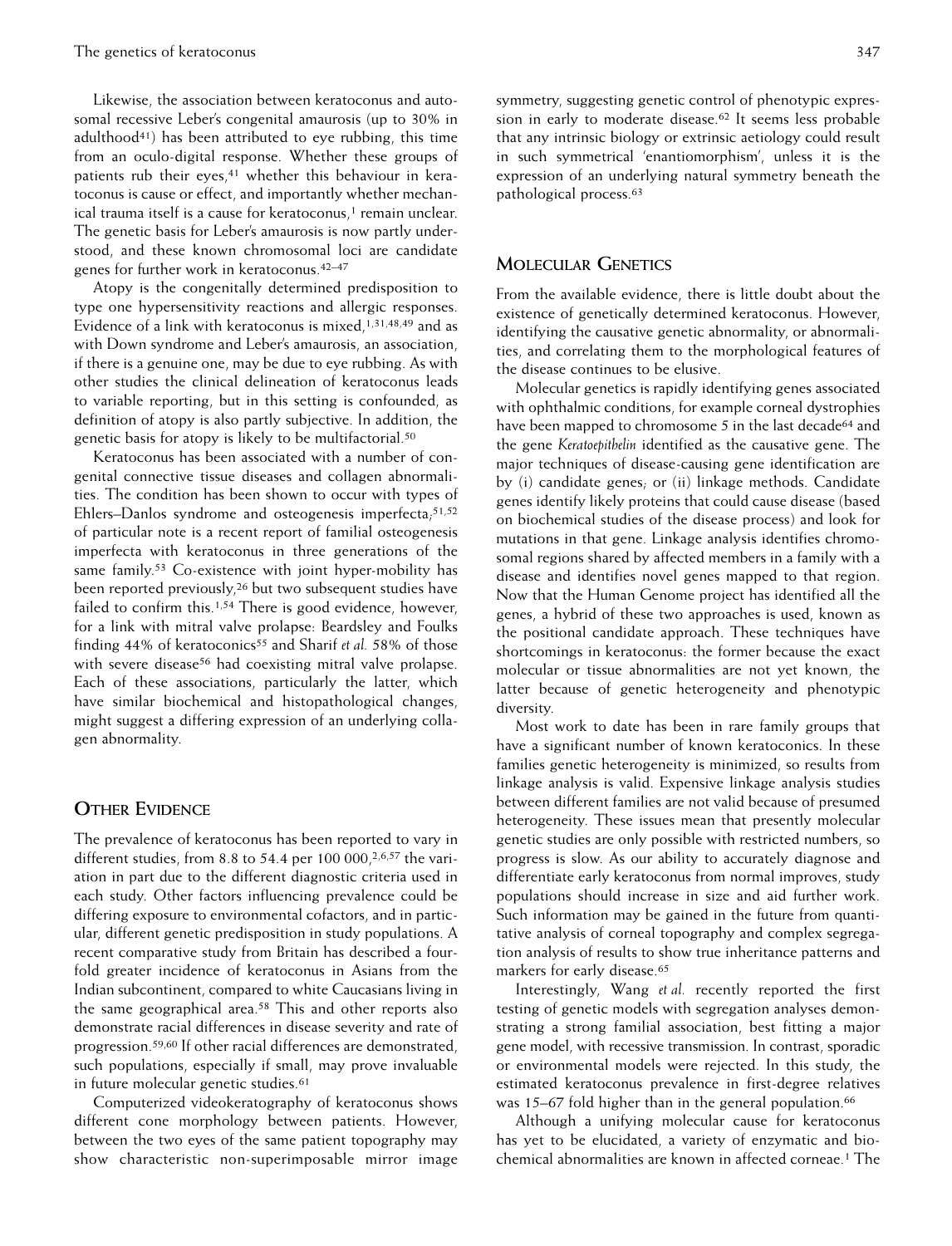chromosomal determinates of these products are potential candidate genes for genetic studies into the aetiology of the condition. Examples include the genes for the collagens, the interleukin-1 system,<sup>67</sup> proteases<sup>68</sup> and protease inhibitors.69,70 Rabinowitz's group has used the different types of collagen as the targets for study. Their reasons for choosing the collagen genes included the association of keratoconus with mitral valve disease $54-56$  and osteogenesis imperfecta.53 Collagen types I, III, IV, V, VI, VII and VIII are all found in different layers of the cornea.71 The group's initial work, in a single family, excluded a role for collagen type COL6A1 by failing to show genetic linkage.12 Subsequent work has similarly excluded, in a single family, numerous other collagen genes.<sup>1</sup> These results are valuable, but again because of the genetic heterogeneity of keratoconus, mean that these genes can only be definitely excluded as a cause in these single families.

As previously outlined, the association between keratoconus and known genetic disorders can be used as a source for candidate genes*.* Rabinowitz's group has used linkage analysis on chromosome 21 in a single family with autosomal dominant keratoconus; chromosome 21 being chosen because of the strong link between keratoconus and Down syndrome.39,40 They have shown linkage with a small 6.8 centiMorgan (cM) section of the chromosome, adjacent to its centromere, between markers D21S1905 and D21S1409.<sup>3,72</sup> However, at present no major genes are known to be located at this site. Hameed *et al.* have recently described a restricted area of genetic linkage on chromosome 17, in a family with autosomal recessive Leber's congenital amaurosis and keratoconus.47 Genes involved in the former have been mapped to, or very close to, this 10.77 cM area, but did not exhibit a mutation in this family. In addition, no products potentially involved in the pathogenesis of keratoconus have been mapped to this area, but it is known to be very gene rich and further work is on going. A chromosome 13 ring abnormality  $(46, XX, r(13))$  on the long (q) arm, has recently been associated with keratoconus.73 This is interesting as the genes coding for the  $\alpha$ 1 and  $\alpha$ 2 chains of collagen IV are located nearby on the q arm of chromosome 13.74

As already stated, larger studies may become practical as assessment of computerized topography gets better at clearly delineating abnormals from normals. Pure segregation analysis of keratoconus is difficult at present for the reasons already described, but one potential way round this is study of certain limited populations. The principle of founder populations has been recognized for some years by geneticists as a way to identify novel candidate genes for single gene disorders. When a relatively small population whose ancestry is limited has a high rate of a genetic disease, it may be safe to presume that all affected individuals share the same genetic defect. A group from Melbourne has used this technique in studying keratoconics in north-west Tasmania, and have reported a founder haplotype, located on 18p, that warrants further work.61 Another group in Finland have performed initial genome scans of 22 unrelated keratoconics who all originated from the same restricted geographical area.75 Perhaps further work in similar small populations in other areas around the world will reveal other potential target genes.

#### **EYE RUBBING**

A positive relationship between eye rubbing and keratoconus has been suspected for decades.76,77 The link with vernal keratoconjunctivitis and atopy fuels speculation as to whether rubbing the eye could exacerbate or even cause keratoconus, or whether the rubbing is simply a symptom of underlying pathology. Certainly, rubbing behaviour is strongly associated with the disease.36,78 This raises the question as to whether keratoconic patients have a genetic predisposition to eye rubbing, or possibly a genetic keratocyte hypersensitivity to the trauma of eye rubbing. A genetic basis for atopy is well known,79 and atopic individuals do rub their eyes more; however, prospective case reports exist showing that keratoconus can arise in those whose only recognized risk factor is eye rubbing, without clinical evidence of atopy.80,81

The association between rubbing and the pathogenesis of keratoconus is unknown. It has been suggested that chronic epithelial damage can induce chronic keratocyte apoptosis, which has been shown to be much higher in the keratoconic cornea. Kim *et al.* (1999) detected apoptotic keratocytes in 60% of corneae with keratoconus, compared to 35% of corneae with stromal dystrophies  $(P = 0.03)$ , and 0% in normals.82 However, rabbit models have shown eye rubbing to predominantly affect cells of the tarsal conjunctiva, and spare all but a few sparse superficial epithelial cells of the cornea.83,84

It is possible that the release of inflammatory cytokines from damaged corneal epithelium, or from the considerably more delicate columnar upper tarsal conjunctival epithelial cells, could act as local mediators of keratocyte apoptosis. Fas ligand binding to a Fas site provides stimulation for a cell to undergo apoptosis. Fas ligand has been demonstrated to be released by damaged corneal epithelium,<sup>67</sup> and interleukin-1 (IL-1) has been shown to induce Fas ligand production in corneal keratocytes.85 Interestingly, keratoconic fibroblasts express, on average, fourfold the number of IL-1 receptors compared to normal corneae,<sup>86</sup> potentially making them more susceptible to chronic local inflammatory challenge. The genetic basis for this is unknown. Rubbing the eye is a behaviour that feasibly could chronically activate apoptosis, through inflammatory mediators such as these, and lead to onset and progression of keratoconus.

Despite the strong historical association, and some speculative causative factors, there remains insufficient evidence to make a firm aetiological link between eye rubbing and keratoconus. Research into the possible genetic cause of the keratoconic keratocyte IL-1 receptor over-endowment, 86 could help bridge the gap to link the potential histopathological and genetic bases for keratoconus.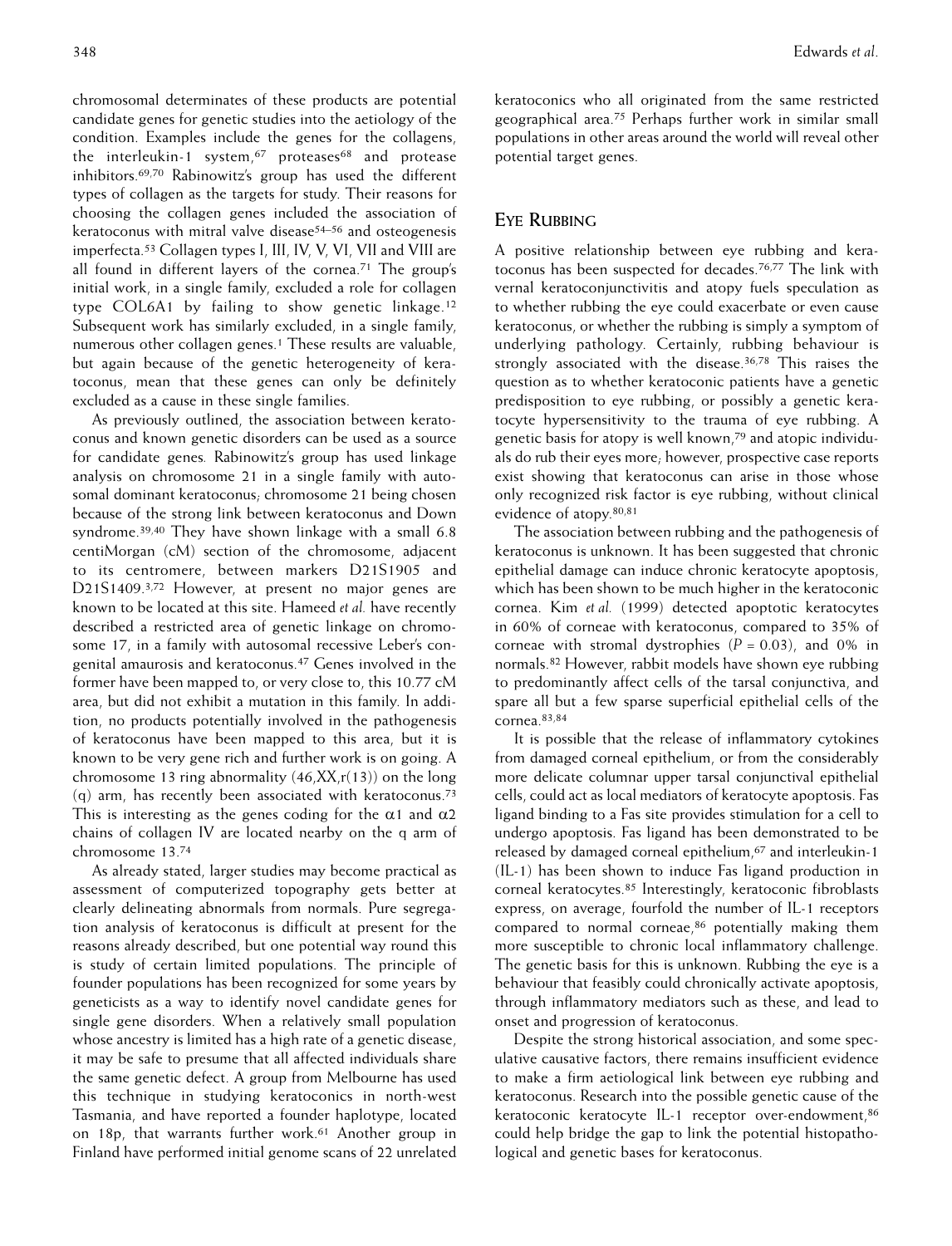#### **CONCLUSION**

Keratoconus is a complex disorder that can have a genetic aetiology. There is probable genetic heterogeneity, where several gene abnormalities may manifest a similar phenotype. This genetic heterogeneity and the condition's phenotypic diversity, in that even genetically affected family members may not exhibit clinical keratoconus, means that formal genetic analysis continues to be a complicated process. However, it is foreseeable that over the next decade molecular genetics may reveal firm evidence on the nature of genetic inheritance of keratoconus in specific populations.

#### **REFERENCES**

- 1. Rabinowitz YS. Keratoconus. *Survey Ophthalmol.* 1998; **42**: 297–319.
- 2. Ihalainen A. Clinical and epidemiological features of keratoconus: genetic and external factors in the pathogenesis of the disease. *Acta Ophthalmol.* 1986; **178**: 1–64.
- 3. Rabinowitz YS, Zu H, Yang Y, Wang J, Rotter S, Pulst S. Keratoconus. Further gene linkage studies on chromosome 21. *Invest. Ophthalmol. Vis. Sci.* 2000; **41** (Suppl.): 2863.
- 4. Bechara SJ, Waring 3rd GO, Insler MS. Keratoconus in two pairs of identical twins. *Cornea* 1996; **15**: 90–93.
- 5. McMahon TT, Shin JA, Newlin A, Edrington TB, Sugar J, Zadnik K. Discordance for keratoconus in two pairs of monozygotic twins. *Cornea* 1999; **18**: 444–51.
- 6. Kennedy RH, Bourne WM, Dyer JA. A 48-year clinical and epidemiologic study of keratoconus. *Am. J. Ophthalmol.* 1986; **101**: 267–73.
- 7. Etzine S. Conical cornea in identical twins. *S.A. Med. J.* 1954; **28**: 154–5.
- 8. Redmond KB. The role of heredity in keratoconus. *Trans Ophthalmol. Soc. Aust.* 1968; **27**: 52–4.
- 9. Forstot SL, Goldstein JH, Damiano RE, Dukes DK. Familial keratoconus. *Am. J. Ophthalmol.* 1988; **105**: 92–3.
- 10. Rabinowitz YS, Garbus J, McDonnell PJ. Computer-assisted corneal topography in family members of patients with keratoconus. *Arch. Ophthalmol.* 1990; **108**: 365–71.
- 11. Falls HF, Allen AW. Dominantly inherited keratoconus. *J. Genetique Humaine* 1969; **17**: 317–24.
- 12. Rabinowitz YS, Maumenee IH, Lundergan MK *et al.* Molecular genetic analysis in autosomal dominant keratoconus. *Cornea* 1992; **11**: 302–8.
- 13. Gonzalez V, McDonnell PJ. Computer-assisted corneal topography in parents of patients with keratoconus. *Arch. Ophthalmol.* 1992; **110**: 1413–14.
- 14. Hallermann W, Wilson EJ. [Genetic aspects of keratoconus.] *Klin. Monatsbl. Augenheilkd.* 1977; **170**: 906–8 (in German).
- 15. Nesburn AB, Bahri S, Salz J *et al.* Keratoconus detected by videokeratography in candidates for photorefractive keratectomy. *J. Refract. Surg.* 1995; **11**: 194–201.
- 16. Rabinowitz YS, McDonnell PJ. Computer-assisted corneal topography in keratoconus. *Refract. Corneal Surg.* 1989; **5**: 400–8.
- 17. Demirbas NH, Pflugfelder SC. Topographic pattern and apex location of keratoconus on elevation topography maps. *Cornea* 1998; **17**: 476–84.
- 18. Rabinowitz YS, Rasheed K. KISA% index: a quantitative

videokeratography algorithm embodying minimal topographic criteria for diagnosing keratoconus. *J. Cataract Refract. Surg.* 1999; **25**: 1327–35.

- 19. Hammerstein W. [Genetics of conical cornea.] *Albrecht Von Graefes Arch. Klin. Exp. Ophthalmol.* 1974; **190**: 293–308 (in German).
- 20. Maguire LJ, Bourne WM. Corneal topography of early keratoconus. *Am. J. Ophthalmol.* 1989; **108**: 107–12.
- 21. Hammerstein W. Keratoconus concurrent in identical twins. *Ophthalmologica* 1972; **165**: 449–52.
- 22. Francois J. Afflictions of the cornea. In: Francois J (ed). *Heredity in Ophthalmology.* St Louis: CV Mosby, 1961; 297–8.
- 23. Krachmer JH, Feder RS, Belin MW. Keratoconus and related noninflammatory corneal thinning disorders. *Survey Ophthalmol.* 1984; **28**: 293–322.
- 24. Palimeris G, Droutsas D, Chimonidou E, Moschos M. Some observations on the pathogenesis and management of keratoconus. In: Trevor-Roper PD (ed). *The Cornea in Health and Disease*. New York: Grune and Stratton, 1981; 927–31.
- 25. Waardenburg PJ, Franceschetti A, Klein D (eds). *Genetics in Ophthalmology*. Chicago: Thomas, 1961; 452–6.
- 26. Armitage JA, Bruce AS, Phillips AJ, Lindsay RG. Morphological variants in keratoconus: anatomical observation or aetiologically significant? *Aust. N.Z. J. Ophthalmol.* 1998; **26**: S68–70.
- 27. Thompson JS, Thompson MW. Twins in medical genetics. In: Thompson JS, Thompson MW (eds). *Genetics in Medicine.* Philadelphia: WB Saunders, 1986.
- 28. Franceschetti A, Lisch K, Klein D. [Two pairs of identical twins concordant for keratoconus.] *Klin. Monatsbl. Augenherilkd*. 1958; **133**: 15–30 (in German).
- 29. Woillez M, Razemon P, Constantinides G. A recent case of keratoconus in univitelline twins. *Bull. Soc. Ophthalmol.* 1976; **76**: 279–81.
- 30. Zadnik K, Mannis MJ, Johnson CA. An analysis of contrast sensitivity in identical twins with keratoconus. *Cornea* 1984; **3**: 99–103.
- 31. Harrison RJ, Klouda PT, Easty DL, Manku M, Charles J, Stewart CM. Association between keratoconus and atopy. *Br. J. Ophthalmol.* 1989; **73**: 816–22.
- 32. Bourne WM, Michaels W. Keratoconus in one identical twin. *Cornea* 1982; **1**: 35–7.
- 33. Iwaszkiewicz E, Czubak M, Galecki W, Wozniak W. [Keratoconus and coexisting diseases in monozygotic twins.] *Klin. Oczna* 1992; **94**: 345–6 (in Polish).
- 34. Owens H, Watters GA. Keratoconus in monozygotic twins in New Zealand. *Clin. Exp. Optometry* 1995; **78**: 125–9.
- 35. Parker J, Ko WW, Pavlopoulos G, Wolfe PJ, Rabinowitz YS, Feldman ST. Videokeratography of keratoconus in monozygotic twins. *J. Refract. Surg.* 1996; **12**: 180–83.
- 36. Bawazeer AM, Hodge WG, Lorimer B. Atopy and keratoconus: a multivariate analysis. *Br. J. Ophthalmol.* 2000; **84**: 834–6.
- 37. Macsai M, Maguen E, Nucci P. Keratoconus and Turner's syndrome. *Cornea* 1997; **16**: 534–6.
- 38. Negris R. Floppy eyelid syndrome associated with keratoconus. *J. Am. Optometric Assoc.* 1992; **63**: 316–19.
- 39. Cullen JF, Butler HG. Mongolism (Down's syndrome) and keratoconus. *Br. J. Ophthalmol.* 1963; **47**: 321–30.
- 40. Shapiro MB, France TD. The ocular features of Down's syndrome. *Am. J. Ophthalmol.* 1985; **99**: 659–63.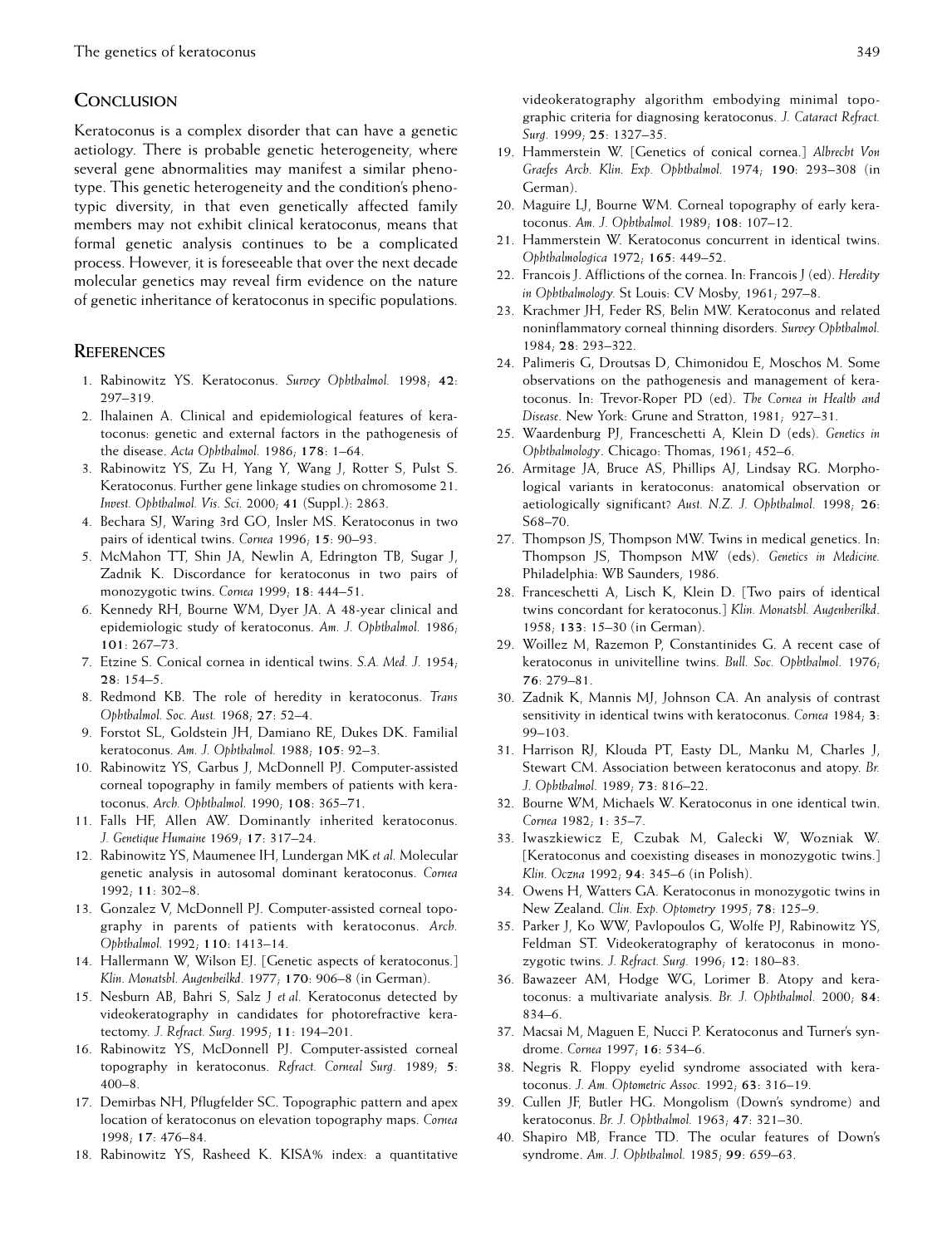- 41. Elder MJ. Leber congenital amaurosis and its association with keratoconus and keratoglobus. *J. Pediatric Ophthalmol.* 1994; **31**: 38–40.
- 42. Perrault I, Rozet JM, Calvas P *et al.* Retinal-specific guanylate cyclase gene mutations in Leber's congenital amaurosis. *Nat. Genet.* 1996; **14**: 461–4.
- 43. Marlhens F, Bareil C, Griffoin JM *et al.* Mutations in RPE65 cause Leber's congenital amaurosis. *Nat. Genet.* 1997; **17**: 139–41.
- 44. Freund CL, Wang QL, Chen S *et al.* De novo mutations in the CRX homeobox gene associated with Leber congenital amaurosis. *Nat. Genet.* 1998; **18**: 311–12.
- 45. Sohocki MM, Sullivan LS, Mintz-Hittner HA *et al.* A range of clinical phenotypes associated with mutations in CRX, a photoreceptor transcription-factor gene. *Am. J. Hum. Genet.* 1998; **63**: 1307–15.
- 46. Stockton DW, Lewis RA, Abboud EB *et al.* A novel locus for Leber congenital amaurosis on chromosome 14q24. *Hum. Genet.* 1998; **103**: 328–33.
- 47. Hameed A, Khaliq S, Ismail M *et al.* A novel locus for Leber congenital amaurosis (LCA4) with anterior keratoconus mapping to chromosome 17p13. *Invest. Ophthalmol. Vis. Sci.* 2000; **41**: 629–33.
- 48. Rahi A, Davies P, Ruben M, Lobascher D, Menon J. Keratoconus and coexisting atopic disease. *Br. J. Ophthalmol.* 1977; **61**: 761–4.
- 49. Wachtmeister L, Ingemansson SO, Moller E. Atopy and HLA antigens in patients with keratoconus. *Acta Ophthalmol.* 1982; **60**: 113–22.
- 50. Barnes KC. Gene-environment and gene–gene interaction studies in the molecular genetic analysis of asthma and atopy. *Clin. Exp. Allergy* 1999; **29**: 47–51.
- 51. Judisch GF, Waziri M, Krachmer JH. Ocular Ehlers–Danlos syndrome with normal lysyl hydroxylase activity. *Arch. Ophthalmol.* 1976; **94**: 1489–91.
- 52. Robertson I. Keratoconus and the Ehlers–Danlos syndrome: a new aspect of keratoconus. *Med. J. Aust.* 1975; **1**: 571–3.
- 53. Beckh U, Schonherr U, Naumann GO. [Autosomal dominant keratoconus as the chief ocular symptom in Lobstein osteogenesis imperfecta tarda.] *Klin. Monatsbl. Augenheilkd.* 1995; **206**: 268–72 (in German).
- 54. Street DA, Vinokur ET, Waring 3rd GO, Pollak SJ, Clements SD, Perkins JV. Lack of association between keratoconus, mitral valve prolapse, and joint hypermobility. *Ophthalmology* 1991; **98**: 170–76.
- 55. Beardsley TL, Foulks GN. An association of keratoconus and mitral valve prolapse. *Ophthalmology* 1982; **89**: 35–7.
- 56. Sharif KW, Casey TA, Coltart J. Prevalence of mitral valve prolapse in keratoconus patients. *J. R. Soc. Med.* 1992; **85**: 446–8.
- 57. Tanabe U, Fujiki K, Ogawa A, Ueda S, Kanai A. Prevalence of keratoconus patients in Japan. *Nippon Ganka Gakkai Zasshi* 1985; **89**: 407–11.
- 58. Pearson A, Soneji B, Sarvananthan N, Sandford-Smith J. Does ethnic origin influence the incidence or severity of keratoconus? *Eye* 2000; **14**: 625–8.
- 59. Tay KH, Chan WK. Penetrating keratoplasty for keratoconus. *Ann. Acad. Med.* 1997; **26**: 132–7.
- 60. Tuft SJ, Moodaley LC, Gregory WM, Davison CR, Buckley RJ. Prognostic factors for the progression of keratoconus. *Ophthalmology* 1994; **101**: 439–47.
- 61. Fullerton JM, Paprocki P, Foote S, Mackie D, Williamson R, Forrest S. An associational approach using eight affected individuals from Tasmania, Australia, maps a locus for keratoconus. *Am. J. Hum. Genet.* 1998; **63** (Suppl.): 160.
- 62. Wilson SE, Lin DT, Klyce SD. Corneal topography of keratoconus. *Cornea* 1991; **10**: 2–8.
- 63. Dingeldein SA, Klyce SD. The topography of normal corneas [published erratum appears in *Arch. Ophthalmol.* 1989; 107: 644]. *Arch. Ophthalmol.* 1989; **107**: 512–18.
- 64. Gupta SK, Hodge WG. A new clinical perspective of corneal dystrophies through modern molecular genetics. *Curr. Opin. Ophthalmol.* 1999; **10**: 234–41.
- 65. Wang Y, Rabinowitz YS, Rotter JI, Yang H. Genetic epidemiological study of keratoconus (KC): evidence for major gene determination. *Am. J. Hum. Genet.* 1998; **65** (Suppl.): 1284.
- 66. Wang Y, Rabinowitz YS, Rotter JI, Yang H. Genetic epidemiological study of keratoconus: evidence for major gene determination. *Am. J. Med. Genet.* 2000; **93**: 403–9.
- 67. Wilson SE, He YG, Weng J *et al.* Epithelial injury induces keratocyte apoptosis. Hypothesized role for the interleukin-1 system in the modulation of corneal tissue organization and wound healing. *Exp. Eye Res.* 1996; **62**: 325–7.
- 68. Sawaguchi S, Yue BY, Sugar J, Gilboy JE. Lysosomal enzyme abnormalities in keratoconus. *Arch. Ophthalmol.* 1989; **107**: 1507–10.
- 69. Sawaguchi S, Twining SS, Yue BY *et al.* Alpha 2-macroglobulin levels in normal human and keratoconus corneas. *Invest. Ophthalmol. Vis. Sci.* 1994; **35**: 4008–14.
- 70. Fukuchi T, Yue BY, Sugar J, Lam S. Lysosomal enzyme activities in conjunctival tissues of patients with keratoconus. *Arch. Ophthalmol.* 1994; **112**: 1368–74.
- 71. Zimmermann DR, Fischer RW, Winterhalter KH, Witmer R, Vaughan L. Comparative studies of collagens in normal and keratoconus corneas. *Exp. Eye Res.* 1988; **46**: 431–42.
- 72. Rabinowitz YS, Zu H, Yang Y, Wang J, Rotter S, Pulst S. Keratoconus: non-parametric linkage analysis suggests a gene locus near to the centromere on chromosome 21. *Invest. Ophthalmol. Vis. Sci.* 1999; **40** (Suppl.): 2975.
- 73. Heaven CJ, Lalloo F, McHale E. Keratoconus associated with chromosome 13 ring abnormality [letter]. *Br. J. Ophthalmol.* 2000; **84**: 1079.
- 74. Boyd CD, Toth-Fejel SE, Gadi IK *et al.* The genes coding for human pro alpha 1 (IV) collagen and pro alpha 2 (IV) collagen are both located at the end of the long arm of chromosome 13. *Am. J. Hum. Genet.* 1988; **42**: 309–14.
- 75. Alitalo T, Tyynismaa H, Uusitalo M, Sistonen P, Dammen A, Latvala T. Genome scan in Finnish families with keratoconus. *Am. J. Hum. Genet.* 1999; **65**: A240.
- 76. Gasset AR, Hinson WA, Frias JL. Keratoconus and atopic diseases. *Ann. Ophthalmol.* 1978; **10**: 991–4.
- 77. Karseras AG, Ruben M. Aetiology of keratoconus. *Br. J. Ophthalmol.* 1976; **60**: 522–5.
- 78. Grewal S, Laibson PR, Cohen EJ, Rapuano CJ. Acute hydrops in the corneal ectasias: associated factors and outcomes. *Trans Am. Ophthalmol. Soc.* 1999; **97**: 187–98; discussion 98–203.
- 79. Izuhara K, Shirakawa T. Signal transduction via the interleukin-4 receptor and its correlation with atopy. *Int. J. Mol. Med.* 1999; **3**: 3–10.
- 80. Coyle JT. Keratoconus and eye rubbing [letter]. *Am. J. Ophthalmol.* 1984; **97**: 527–8.
- 81. Gritz DC, McDonnell PJ. Keratoconus and ocular massage. *Am. J. Ophthalmol.* 1988; **106**: 757–8.